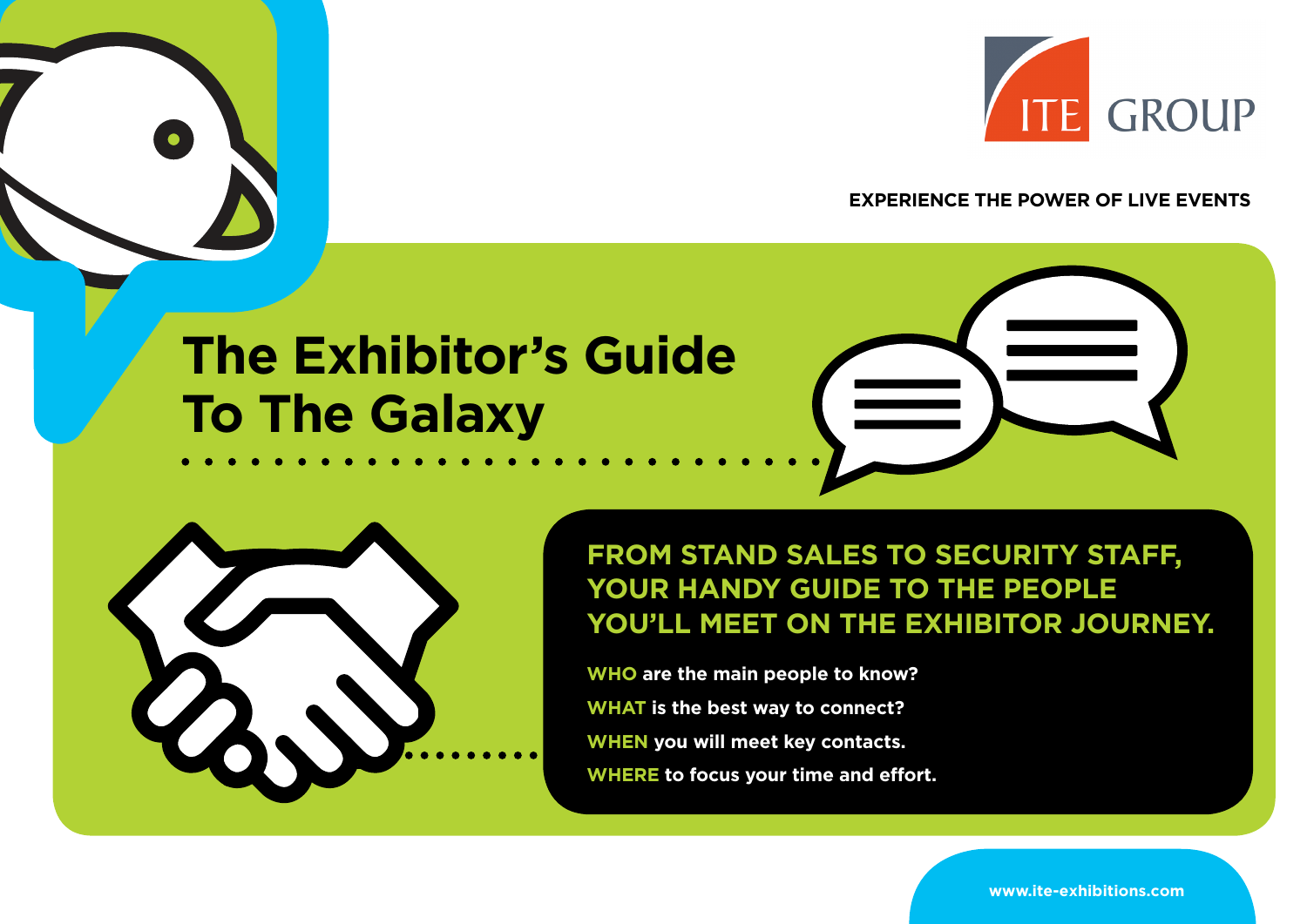

# **Exhibition Essentials**

#### **There are five things you need to hold a successful exhibition:**

Exhibitors – that's you – need little introduction, while the visitors to the show are your potential customers. But what about the other people behind the scenes making up the exhibition universe? At different stages of your journey you will come across these key people who are vital to your show success.

## **About ITE**

**Chances are, the first person you will meet on your quest will be in marketing or sales, working for the show organiser.** 

Some exhibition organisers are small companies that just run one show. ITE is a multinational organisation, which holds exhibitions around the world covering a diverse range of industries.

It's worth building a good rapport with the person who sells you the stand space, especially if you have booked a sizeable stand. You'll naturally have negotiated a good price but make sure you've got a great position on the floorplan too.

#### **TIP**

**It's worth checking with ITE nearer to the show date as floorplans often change. If you're not happy with the position, go back to your sales contact.**

If you are relatively new to exhibiting, ITE will also be able to point you in the right direction for suppliers that can help you with stand

#### **TIP**

**ITE has preferred suppliers it works with, but you are free to seek out others if you feel they'll work better for your needs.**



You can also get extra value from your stand booking by talking to the organisers. Contact the Event Director to see if there are opportunities to promote your company through the content programme (such as giving a talk on your specialist subject).

#### **TIP**

**ITE offers many event sponsorship options, so again try and get some more bang for your buck by getting extra exposure in those**

design and build and other vital services. When it comes to showtime, if you are unhappy with your stand position, or feel a rival company is getting better treatment, speak to the organiser. Even at this stage there may be some way that they can change things around to keep you happy.

### **TIP**

 $\bullet$ 

**ITE Group is very proud of its rebook rates as a sign of its events' quality. While you are on-site, ask about the cheaper rebook prices and snag yourself a deal.**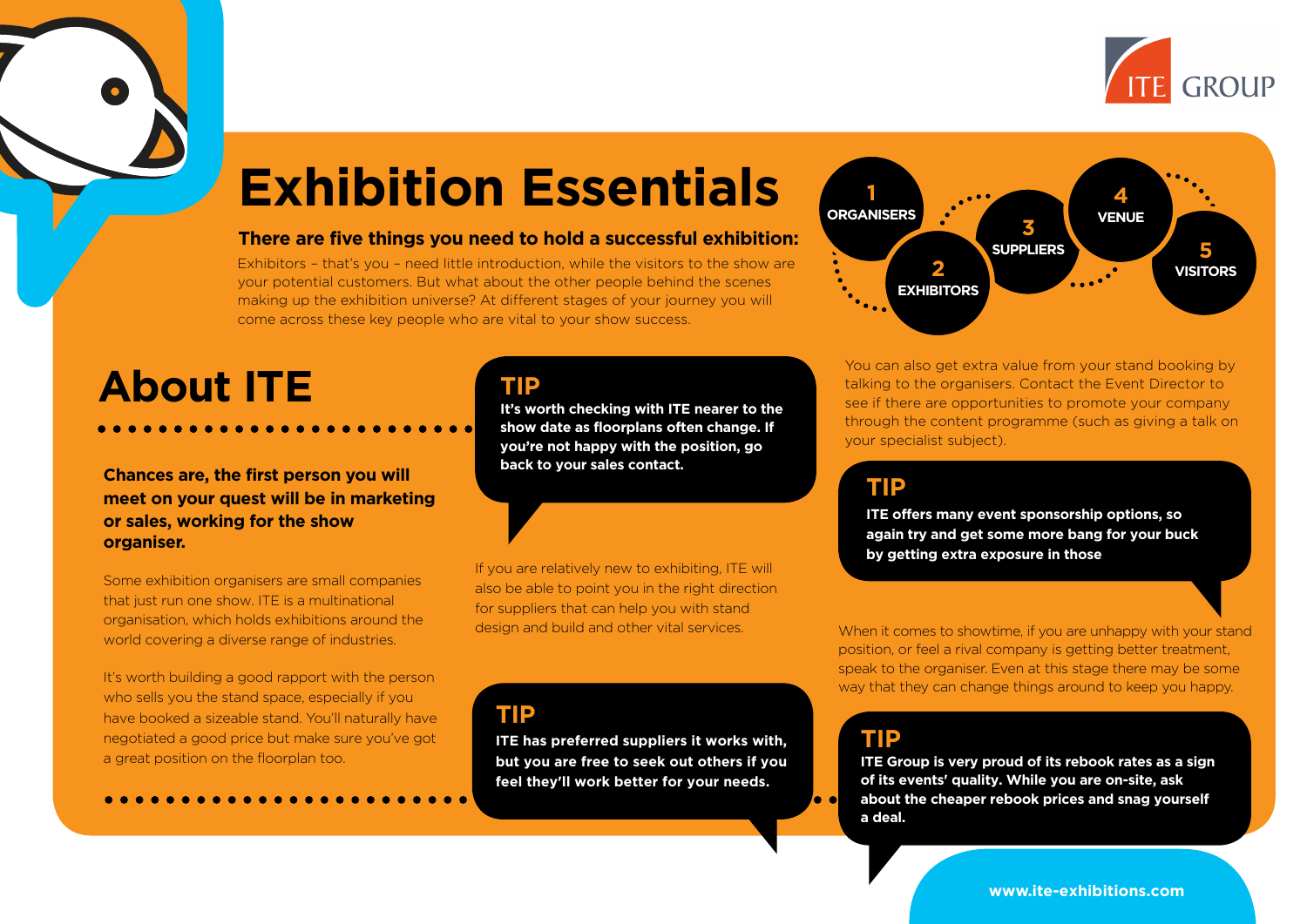

## **The Suppliers**

**If this is your first exhibition, you may be surprised how many suppliers you are likely to deal with. Suppliers of both products and services you are likely to need include:**

- Stand design
- Stand build
- Graphic design
- AV and lighting
- Electrics
- Furniture

The above list are just the few suppliers you will need to build and dress your stand space, but then you also have to consider transport, storage, hotels and before you know it members of your team will be dealing with a dozen or more outside companies.

#### **TIP**

**Some larger suppliers are able to handle most of your show needs for a one-stop solution. ITE Group is very proud of its rebook rates as a sign of its events' quality. While you are on-site, ask about the cheaper rebook prices and snag yourself a deal.**

With so many suppliers to deal with, it's important to get the right members of your own team talking to the right people, at the right time.

However, the exhibition industry also has its own language. Do you know the difference between a modular and bespoke stand design? Any clue what shell scheme is? Learning the lingo is all part of the experience.

### **TIP**

**The design of your exhibition stand is the most crucial element, as it affects your other needs, so make sure your A Team is involved in that process.**

Experience suggests that at some stage, something will go wrong – with so many people involved in a time-sensitive process, this is bound to happen. Don't panic!

Exhibition suppliers are a resourceful bunch and are used to last-minute requests and changes, especially close to show time. Once again, forging a good relationship between suppliers and members of your team will go a long way to sorting out any hiccups.

#### **TIP**

**Many venues will have suppliers on hand, so even when you arrive at your stand and realise something is missing, you should be able to sort it out. Keep Calm and Carry On Exhibiting.**

**www.ite-exhibitions.com**